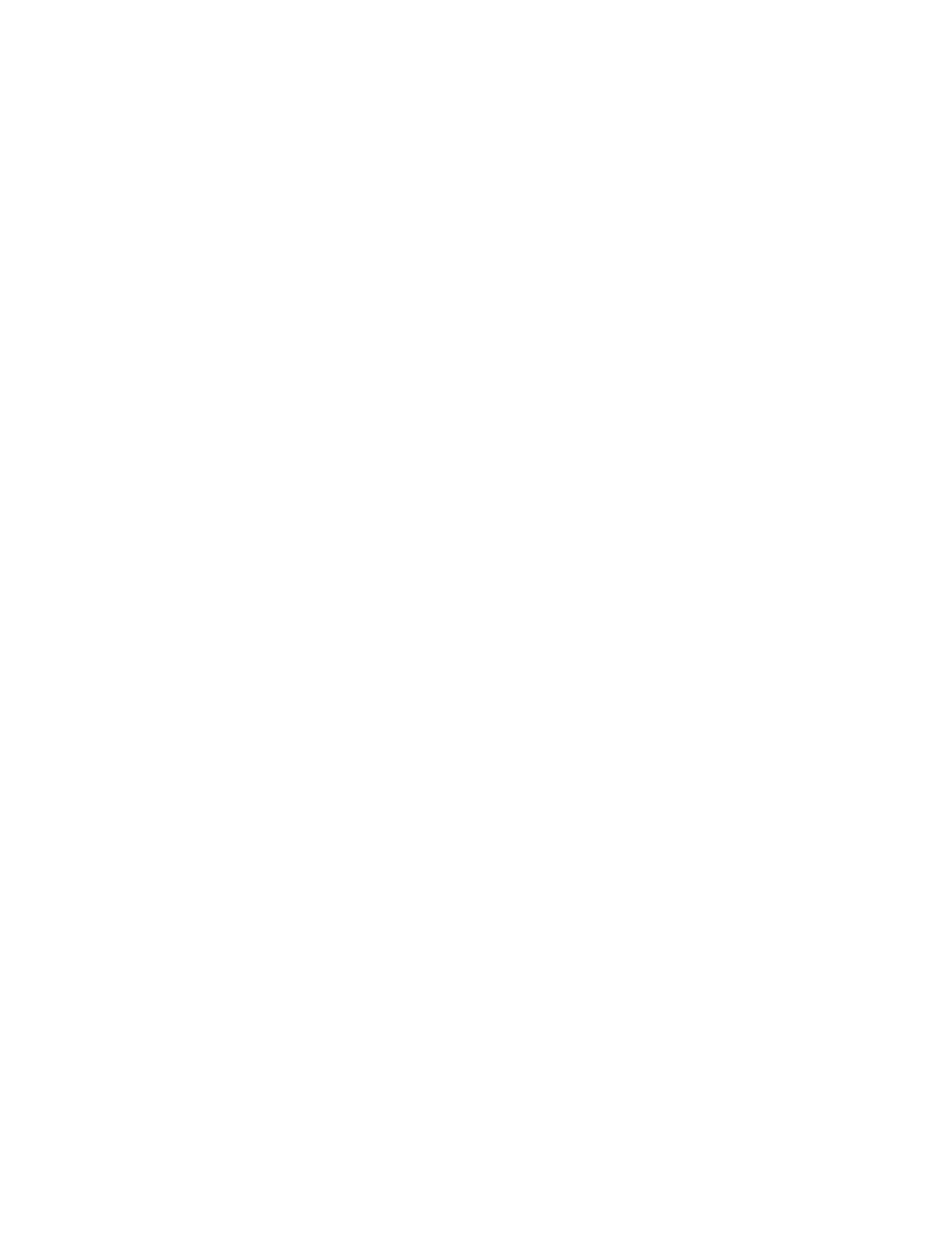

CIN: L74210TG1987PLC007580 Regd Office: 802, Babukhan Estate, Basheerbagh, Hyderabad – 500001, India Corp Office: 6-3-250/2, Road No.1, Banjara Hills, Hyderabad – 500034 Tel: 040-23320502/503 Fax: -040-23302238 Email: info@alphageoindia.com ; Website: www.alphageoindia.com \_\_\_\_\_\_\_\_\_\_\_\_\_\_\_\_\_\_\_\_\_\_\_\_\_\_\_\_\_\_\_\_\_\_\_\_\_\_\_\_\_\_\_\_\_\_\_\_\_\_\_\_\_\_\_\_\_\_\_\_\_\_\_\_\_\_\_\_\_\_\_\_\_\_\_\_\_\_\_\_\_\_\_\_\_

# **NOTICE OF EXTRAORDINARY GENERAL MEETING**

**NOTICE** is hereby given to all the Members of the Company that an Extraordinary General Meeting of ALPHAGEO (INDIA) LIMITED will be held on **WEDNESDAY** the, **11th November 2015 at 11.00 A.M.** at Sundarayya Vignana Kendram, 1-8-1/B/25A, Baghlingampally, Hyderabad – 500 044 Telangana State, to transact the following business:

#### **1. To consider Issue of Warrants to Promoters and Promoter Group on preferential basis:**

To consider and if thought fit to pass the following resolution with or without modification as **SPECIAL RESOLUTION:**

"RESOLVED THAT pursuant to the provisions of Section  $62(1)(c)$ , Section 42 and other applicable provisions, if any, of the Companies Act, 2013 and the Rules made thereunder (including any amendment(s) thereto or any statutory modification(s) or re-enactment thereof for the time being in force)("Act"), Securities and Exchange Board of India (Issue of Capital And Disclosure Requirements) Regulations, 2009 ("SEBI Regulations") as in force, the regulations/guidelines, if any, issued by the Government of India, the Reserve Bank of India and any other applicable laws, rules and regulations (including any amendment(s) thereto or re-enactment(s) thereof for the time being in force) and the relevant provisions of the Memorandum and Articles of Association of the Company and Listing Agreement entered into by the Company with the stock Exchanges where shares of the Company are listed, and subject to such approvals, consents, permissions and sanctions as may be required from the Government of India, the Reserve Bank of India, Securities and Exchange Board of India, Stock Exchanges and any other relevant statutory, governmental authorities or departments, institutions or bodies ("Concerned Authorities") in this regard and further subject to such terms and conditions or modifications thereto as may be prescribed or imposed by any of the Concerned Authorities while granting such approvals, sanctions and permissions as may be necessary ("Approvals") and any such conditions and/or modifications as may be prescribed, stipulated or imposed by any such Approvals and/or which may be agreed to or considered necessary by the Board of Directors of the Company (herein after referred to as "the Board", which term shall include any Committee constituted by the Board or any person(s) authorized by the Board to exercise the powers conferred on the Board by this Resolution), the consent, permission and approval of the Members of the Company be and is hereby accorded to the Board to create, issue, offer and allot, 8,30,000 Warrants ("Warrants") on such terms and conditions and in such manner as the Board may think fit from time to time in one or more tranches, on preferential basis to the following proposed Allottees forming part of Promoters and Promoter Group of the Company, without offering the same to any other person, whether or not they are members of the Company: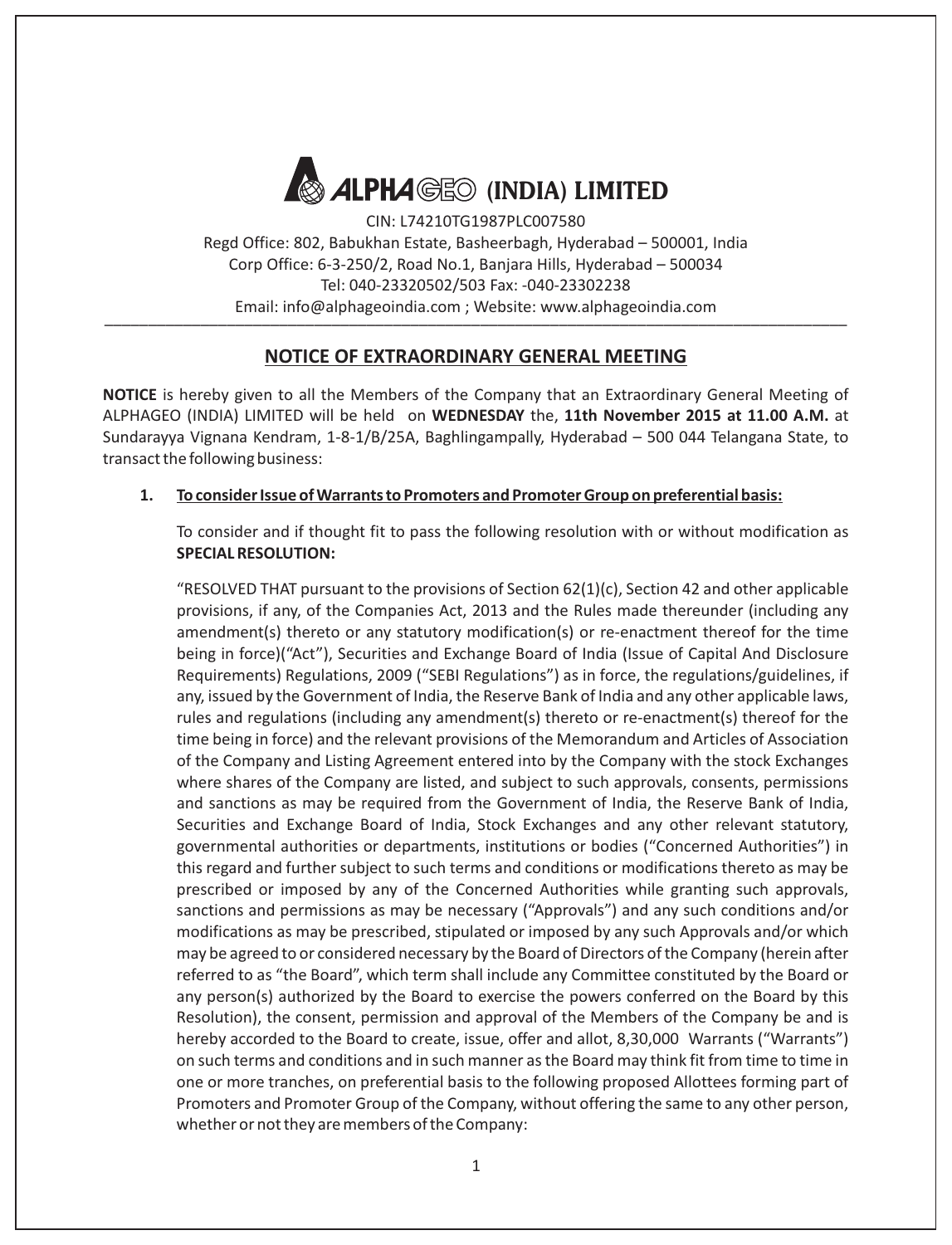

### **Proposed Allottees of Warrants:**

| S. No. | Name of the Proposed Allottee   | No. of Warrants |  |
|--------|---------------------------------|-----------------|--|
|        | Dinesh Alla                     | 4,00,000        |  |
| 2      | Savita Alla                     | 1,50,000        |  |
| 3      | Anisha Alla                     | 50,000          |  |
| 4      | Sashank Alla                    | 50,000          |  |
| 5      | Aquila Drilling Private Limited | 1,80,000        |  |
|        | Total                           | 8,30,000        |  |

**RESOLVED FURTHER THAT** the pricing of the aforesaid Warrants shall not be less than the price determined in accordance with SEBI Regulations which shall be the higher of the following("Issue Price")

1. The average of the weekly high and low of the Volume Weighted Average Prices (VWAP) of the related equity shares quoted on the recognised stock exchange during the 26 weeks preceding the relevant date;

OR

2. The average of the weekly high and low of the Volume Weighted Average Prices (VWAP) of the related equity shares quoted on the recognised stock exchange during the two weeks preceding the relevant date.

**RESOLVED FURTHER THAT** the relevant date for the purpose of pricing of aforesaid Warrants in accordance with Regulation 71 read with Explanation thereto of Chapter VII of the SEBI Regulations is **12th October, 2015** (i.e, the date 30 days prior to the date on which the meeting of Shareholders is held to consider the issue on preferential basis and where that date falls on a weekend or a holiday, the day preceding that weekend or holiday)

**RESOLVED FURTHER THAT** the Warrants shall be issued on the following terms and conditions:

- (i) An amount equivalent to 25% of the Issue Price of the Warrants shall be payable at the time of making the application for Warrants, which will be kept by the Company as a deposit to be adjusted and appropriated against the price of the Equity Shares payable by the Warrant Holder at the time of exercising the option.
- (ii) The holder(s) of each Warrant entitled to apply for and obtain allotment of one equity share against such Warrant at any time after the date of allotment but on or before the expiry of 18 months from the date of allotment, in one or more tranches.
- (iii) The balance of the consideration shall be paid at the time of exercise of entitlement against each such warrant by the warrant holder.
- (iv) In the event the Warrant Holder does not exercise the option of conversion within 18 months from the date of allotment of Warrants, the Warrants shall lapse and the deposit of 25% as indicated in point (i) above shall be forfeited by the Company.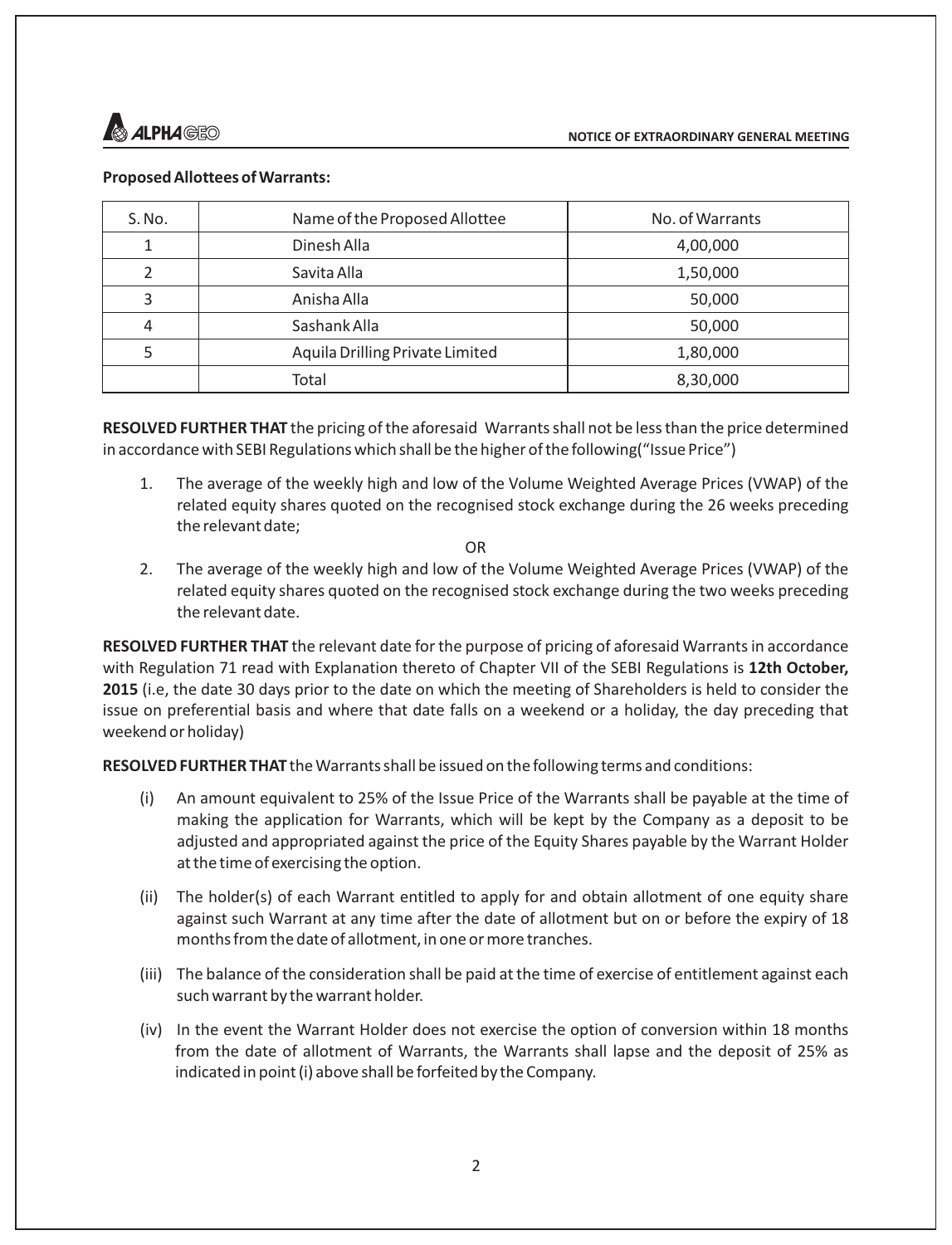

(v) The issue of the Warrants as well as the Equity Shares, arising from the exercise of the option under the Warrants in the manner aforesaid shall be governed by the respective provisions of the Companies Act, 2013, the Memorandum & Articles of Association of the Company, SEBI Regulations and also the Guidelines/Regulations issued by any other authority as the case may be, or any modifications thereof.

**RESOLVED FURTHER THAT** the aforesaid Warrants allotted in terms of this resolution and the resultant equity shares arising on exercise of right attached to such Warrants shall be subject to lock-in requirements as per the provision of Chapter VII of the SEBI Regulations;

**RESOLVED FURTHER THAT** the Equity Shares issued upon exercising the option for conversion of the Warrants, in pursuance of this resolution shall rank PARI PASSU in all respects including dividend with the existing fully paid up Equity Shares of the Company.

**RESOLVED FURTHER THAT** for the purpose of giving effect to this resolution, the Board be and is hereby authorized on behalf of the Company to take all actions and to do all such acts, deeds, matters and things as it may, in its absolute discretion, deem necessary, desirable or expedient for issue or allotment of the aforesaid Warrants and the resultant equity shares to the holders of the Warrants upon exercise of right to subscribe the shares and listing thereof with the stock exchange(s) as appropriate and to resolve and settle all questions and difficulties that may arise in relation to the proposed issue, offer and allotment of any of the said Warrants, utilization of the issue proceeds and to do all acts, deeds and things in connection therewith and incidental thereto as the Board may in its absolute discretion deem fit, without being required to seek any further consent or approval of the members or otherwise to the end and intent that they shall be deemed to have given their approval thereto expressly by the authority of this resolution.

**RESOLVED FURTHER THAT** the Board be and is hereby authorized to delegate all or any of the powers conferred by this resolution on it, to any Committee of Directors or any other Director(s) or Officer(s) of the Company to give effect to the resolution".

|            | By Order of the Board, |
|------------|------------------------|
| Hyderabad  | Z.P MARSHALL           |
| 13.10.2015 | Chairman               |
|            |                        |

#### **NOTES:**

- 1. The Statement pursuant to Section 102(1) of the Companies Act, 2013, relating to the Special Business to be transacted at the Meeting is annexed hereto.
- 2. A Member entitled to attend and vote is entitled to appoint a Proxy to attend and vote instead of himself and the Proxy need not be a Member of the Company. The instrument appointing Proxy should, however, be deposited at the CORPORATE OFFICE of the Company not less than 48 hours before the commencement of the Meeting.

A person can act as a proxy on behalf of members not exceeding 50 and holding in aggregate not more than ten percent of the total share capital of the Company carrying voting rights. A member holding more than ten percent of total share capital of the Company carrying voting rights may appoint a single person as proxy and such person shall not act as a proxy for any other person or shareholder.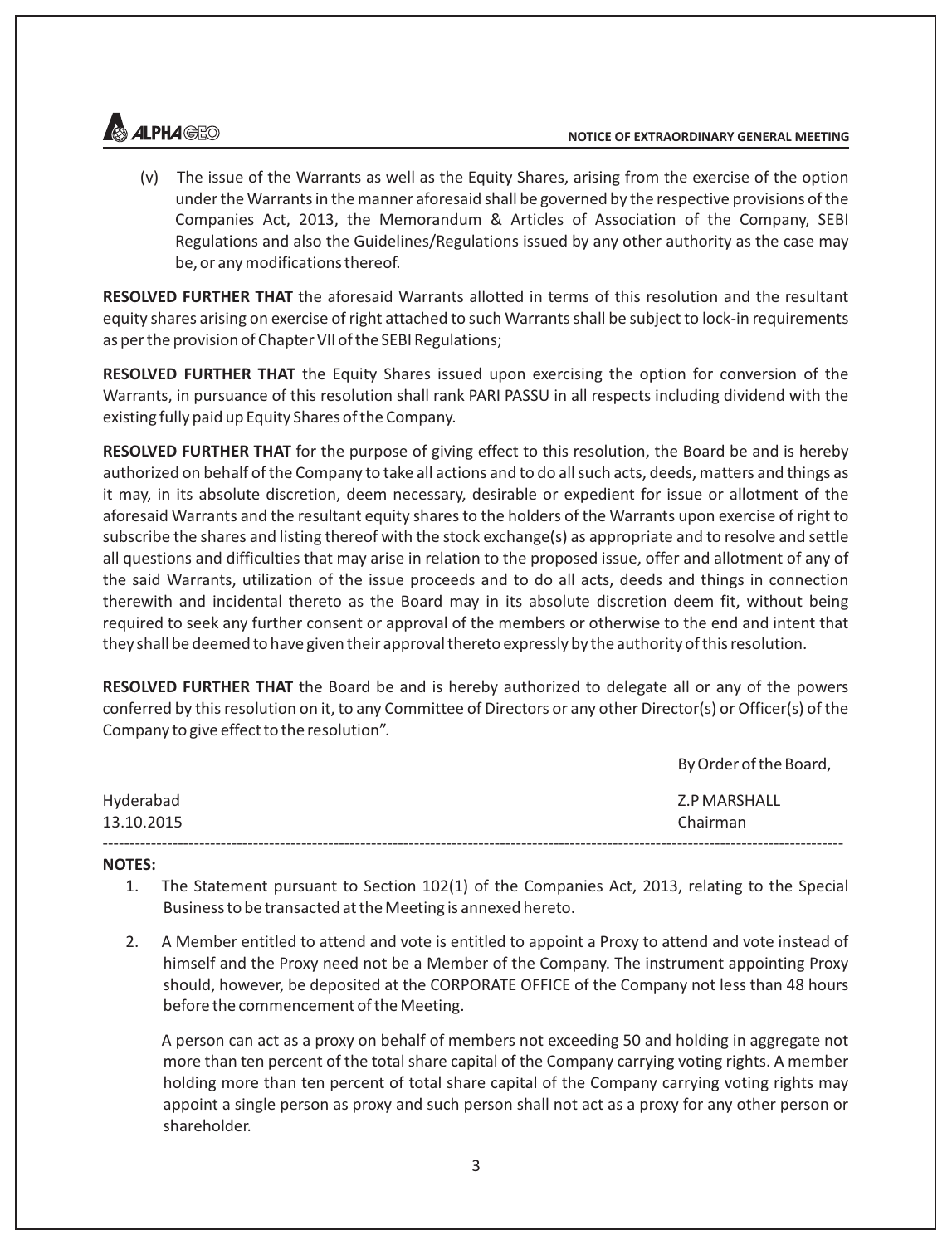# **ALPH***A®***B**o

- 3. Members/proxies are requested to bring the attendance slips duly filled in for attending the meeting. Members who hold shares in dematerialized form are requested to write their client ID and DP ID numbers and those who hold shares in physical form are requested to write their Folio Number in the attendance slip for attending the meeting.
- 4. All documents referred to in the Notice and Explanatory Statement are open for inspection at the Corporate Office of the Company between 11.00 Am to 1.00 Pm on all working days expect on Saturdays till the date of Extraordinary General Meeting.
- 5. Pursuant to Section 108 of Companies Act, 2013 read with Rule 20 of Companies (Management and Administration) Rules, 2014, and Clause 35 B of the Listing Agreement, the Company is pleased to provide e-voting facility to the members to cast their votes electronically on resolution set forth in this Notice. The detailed instructions for e-voting are given as a separate attachment to this Notice.
- 6. In case of Joint holders attending the meeting, only such joint holder who is higher in the order of names will be entitled to vote.
- 7. The Notice is being sent to all the Shareholders, whose names appear on the Register of Members/ List of Beneficial Owners as received from the Karvy Computershare Pvt Ltd (RTA) on 9th October 2015.
- 8. M/s. Karvy Computershare Private Limited, Karvy Selenium, Tower B, Plot 31-32, Gachibowli, Financial District, Nanakramguda, Serilingampally, Hyderabad- 500032 acts as the Company's Registrar and Share Transfer Agent for both manual and electronic form of shareholding. All correspondence relating to shares, including Change in Address and Bank Particulars should be addressed directly to them. In respect of shares held in Electronic form, shareholders may send requests or correspond through their respective Depository Participants.
- 9. Corporate Members intending to depute their authorized representatives are requested to send to the Company a duly certified copy of the Board resolution authorizing their representatives to attend and vote at the Extra-ordinary General Meeting.
- 10. Members holding shares in single names and physical form are advised to make nomination in respect of their shareholding in the company. Shareholders desirous of making nominations are requested to send their request (which will be made available on request) to the Registrar & Share Transfer Agent M/s. Karvy Computershare Private Limited.
- 11. Members desiring to seek any information on the business of the meeting are requested to write to the Company at an early date to enable compilation of information.
- 12. The Securities and Exchange Board of India (SEBI) has mandated the submission of Permanent Account Number (PAN) by every participant in securities market. Members holding shares in electronic form are, therefore, requested to submit their PAN to their Depository Participants with whom they are maintaining their DMAT accounts. Members holding shares in physical form can submit their PAN to the Registrar & Share Transfer Agent.
- 13. Members who would like to receive all communication including Annual Report, Notices, circulars, etc. from the Company in electronic mode in lieu of physical copy and who have not registered their email addresses so far or who would like to update their email addresses already registered, are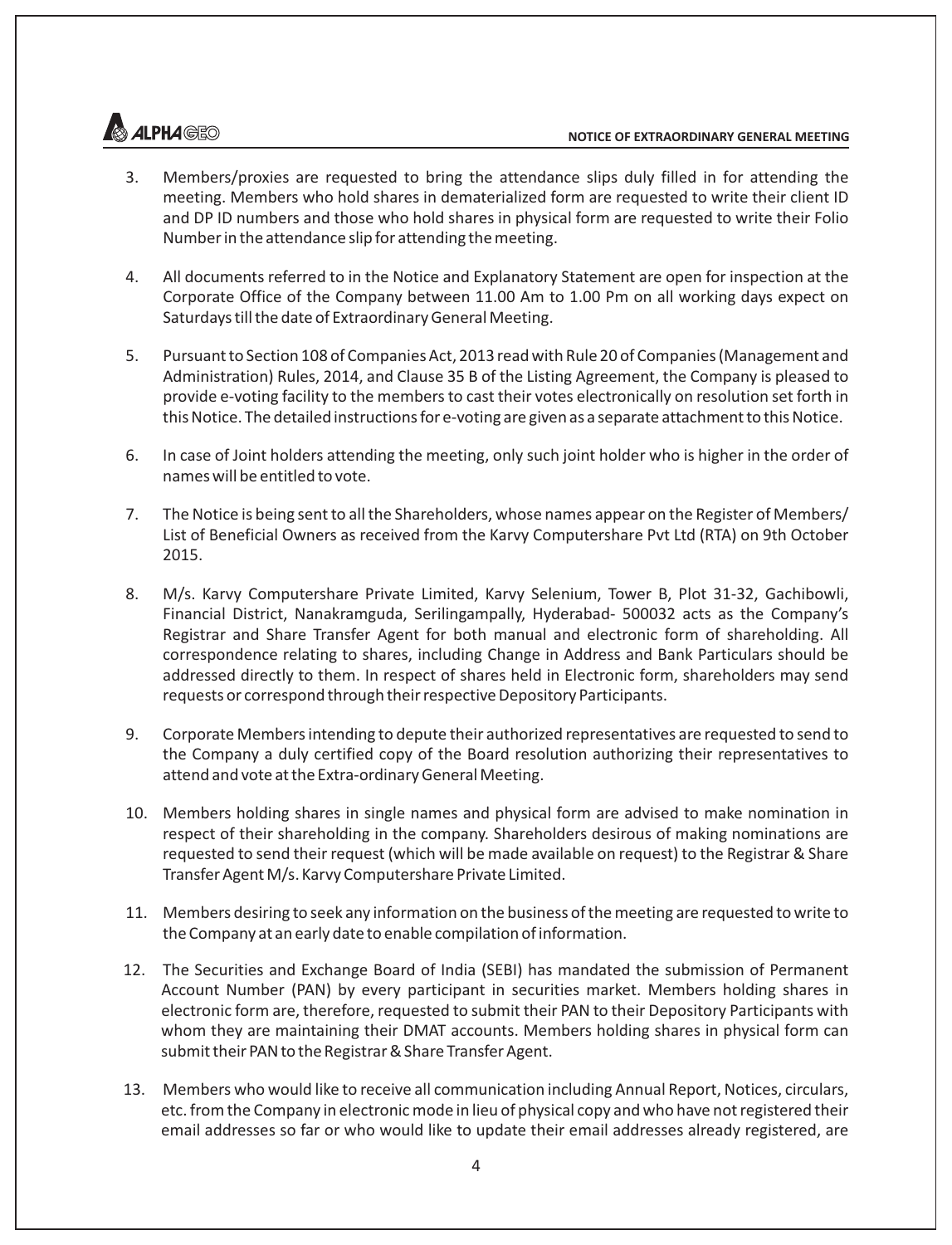

requested to register/update their email addresses, in respect of electronic shareholding - through their respective Depository participant and in respect of physical shareholding - by sending a request to the company's Registrar & Share Transfer Agent, mentioning therein their folio number and email address.

#### **EXPLANATORY STATEMENT PURSUANT TO SECTION 102(1) OF THE COMPANIES ACT, 2013:**

The Explanatory Statement pursuant to Section 102(1) of the Companies Act, 2013 (ACT) given hereunder set outs all material facts relating to Special Business mentioned at Item No.1 of the accompanying Notice dated 13th October, 2015:

#### **Item No.1**

For the objects mentioned at Clause (i) of the Disclosures given below and subject to approval of the Members and such other approvals as may be necessary and required, it is proposed to issue 8,30,000 (Eight Lakh Thirty Thousands Only) Warrants on preferential basis, which entitles the Warrant Holder to acquire for every warrant one fully paid up equity share of Rs 10/- each at a premium of Rs. 503.62p (Rupees Five Hundred and Three and Paise Sixty Two only) of the Company, to the proposed Allottees forming part of Promoters and Promoter Group of the Company detailed in the said Resolution.

Accordingly, in terms of Section 62(1) (c), Section 42 and other applicable provisions of the Companies Act, 2013, the Shareholders' approval is accorded to the Special Resolution for raising further capital by preferential issue as proposed in the resolution set out in the Notice. Hence the consent of shareholders is being sought for the Special Resolution as proposed in the Notice.

# **Disclosures that are required to be made pursuant to Clause 73 (1) of the Securities and Exchange Board of India (Issue of Capital & Disclosure Requirements) Regulations 2009:**

#### **(i) The objects of the preferential issue:**

To augment the long term resources of the company for financing (a) capital expenditure for the projects both at present and future; (b) augment in the working capital requirements of the Company; (c) financial requirements of existing subsidiaries by way of capital contribution or as loans to meet their Investment, Capital and Working capital requirements as may be required in the near future; (d) investments in new subsidiaries if any incorporated in future by way of capital contribution or as loans; and (e) general corporate purposes;

#### **(ii) The proposal of the promoters to subscribe to the offer:**

The Proposed Allottees forming part of Promoters and promoter group has conveyed their intention to subscribe /to acquire Warrants on preferential basis as proposed under the Special Resolution of the Notice.

#### **iii) Proposed time within which the preferential issue shall be completed:**

As per SEBI Regulations, the allotment of Warrants shall be completed within 15 days of the date of passing of the aforesaid resolution or within 15 days from the date of approval if pending with any relevant statutory, governmental authorities or departments, institutions or bodies ('Concerned Authorities'). The allotment of Equity shares pursuant to the exercise of option by warrant holder will be made within a reasonable time after exercise of such option and fulfilment of conditions attached to the warrants.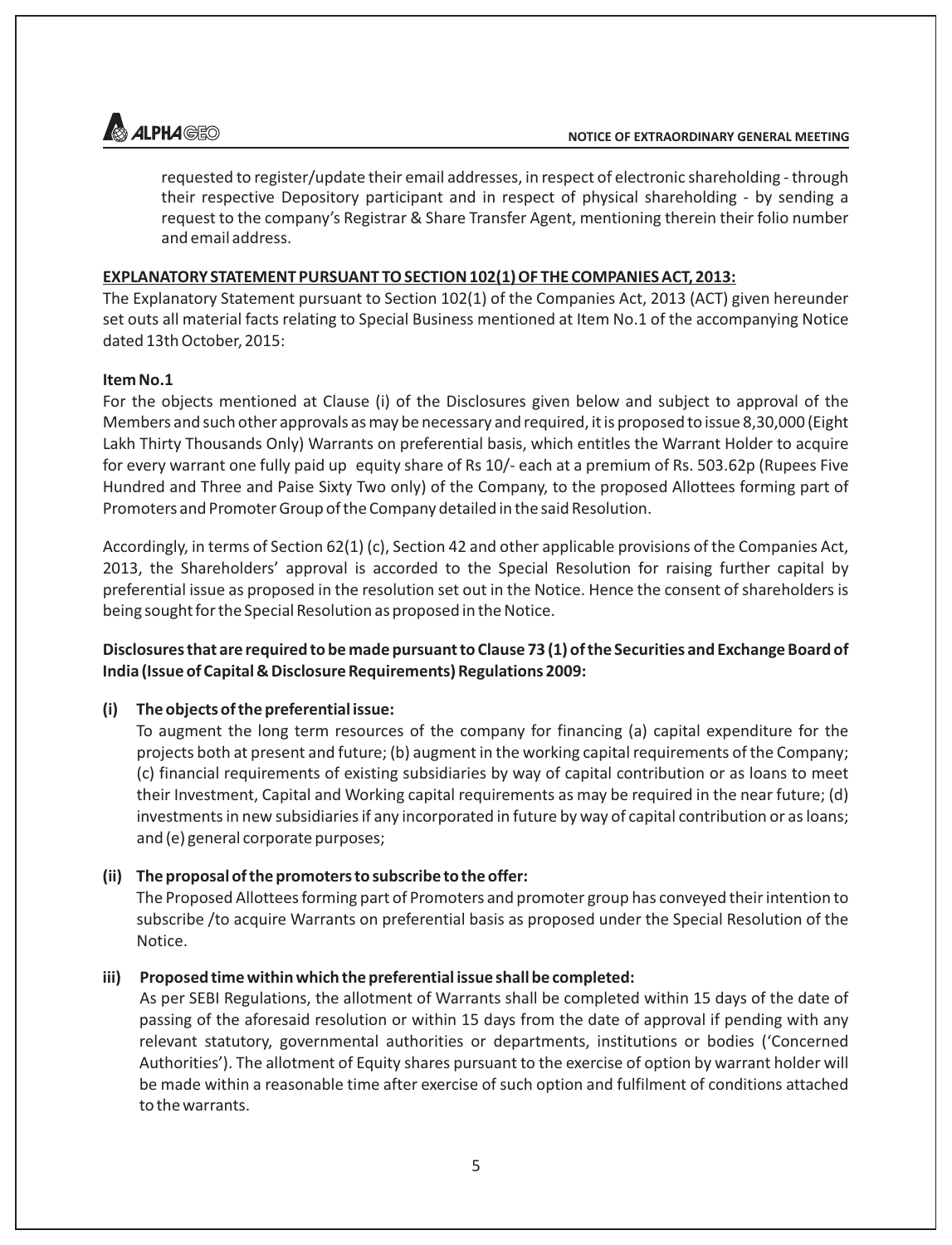

# **iv) Shareholding pattern of the Company before and after the preferential issue:**

| Category                                  | Shareholding before the<br>proposed allotment<br>(As on 09.10.2015) |        | Shareholding after allotment of<br>Equity Shares on conversion of<br>Warrants (assuming full exercise<br>of the Warrants) |        |  |
|-------------------------------------------|---------------------------------------------------------------------|--------|---------------------------------------------------------------------------------------------------------------------------|--------|--|
|                                           | No. of Equity<br><b>Shares</b>                                      | %      | No. of Equity<br>Shares                                                                                                   | %      |  |
| Promoter & Promoter Group                 | 2365321                                                             | 41.98  | 3195321                                                                                                                   | 49.43  |  |
| <b>Public Shareholding:</b>               |                                                                     |        |                                                                                                                           |        |  |
| Institutions:<br>А.                       |                                                                     |        |                                                                                                                           |        |  |
| Mutual Funds                              | 7600                                                                | 0.14   | 7600                                                                                                                      | 0.12   |  |
| Foreign Institutional Investors           | 2900                                                                | 0.05   | 2900                                                                                                                      | 0.04   |  |
| B <sub>1</sub><br>Non-institutions        |                                                                     |        |                                                                                                                           |        |  |
| <b>Bodies Corporate</b>                   | 749946                                                              | 13.30  | 749946                                                                                                                    | 11.60  |  |
| Individuals holding nominal share capital | 1456533                                                             | 25.85  | 1456533                                                                                                                   | 22.53  |  |
| upto Rs.1 Lakh                            |                                                                     |        |                                                                                                                           |        |  |
| Individuals holding nominal share capital | 932997                                                              | 16.56  | 932997                                                                                                                    | 14.43  |  |
| more than Rs.1 Lakh                       |                                                                     |        |                                                                                                                           |        |  |
| <b>Clearing Members</b>                   | 29056                                                               | 0.52   | 29056                                                                                                                     | 0.45   |  |
| Non-Resident Indians                      | 90414                                                               | 1.60   | 90414                                                                                                                     | 1.40   |  |
| Total Public Shareholding                 | 3269446                                                             | 58.02  | 3269446                                                                                                                   | 50.57  |  |
| <b>Grand Total</b>                        | 5634767                                                             | 100.00 | 6464767                                                                                                                   | 100.00 |  |

**v) Identity of the natural persons who are the ultimately beneficial owners of the shares and the percentage of post preferential issue capital that may be held by them consequent to the preferential issue:**

A. Pre-Post Allotment Shareholdings of the Proposed Allottees:

| SI.<br>No.    | Name of the<br>Proposed Allottee | Category   | Shareholding before<br>the proposed<br>allotment |       | Shareholding after allotment of<br>Equity Shares on exercise of<br>Convertible Warrants (assuming<br>full exercise of the Convertible<br>Warrants) |       |  |
|---------------|----------------------------------|------------|--------------------------------------------------|-------|----------------------------------------------------------------------------------------------------------------------------------------------------|-------|--|
|               |                                  |            | No. of Shares                                    | %     | No. of Shares                                                                                                                                      | %     |  |
| 1             | Dinesh Alla                      | Individual | 530974                                           | 9.42  | 930974                                                                                                                                             | 14.40 |  |
| $\mathcal{P}$ | Savita Alla                      | Individual | 241458                                           | 4.28  | 391458                                                                                                                                             | 6.06  |  |
| 3             | Anisha Alla                      | Individual | 174000                                           | 3.09  | 224000                                                                                                                                             | 3.46  |  |
| 4             | Sashank Alla                     | Individual | 174000                                           | 3.09  | 224000                                                                                                                                             | 3.46  |  |
| 5             | <b>Aquila Drilling Private</b>   | Pyt Ltd    | 279906                                           | 4.97  | 459906                                                                                                                                             | 7.12  |  |
|               | Limited                          | Company    |                                                  |       |                                                                                                                                                    |       |  |
|               | Total                            |            | 1400338                                          | 24.85 | 2230338                                                                                                                                            | 34.50 |  |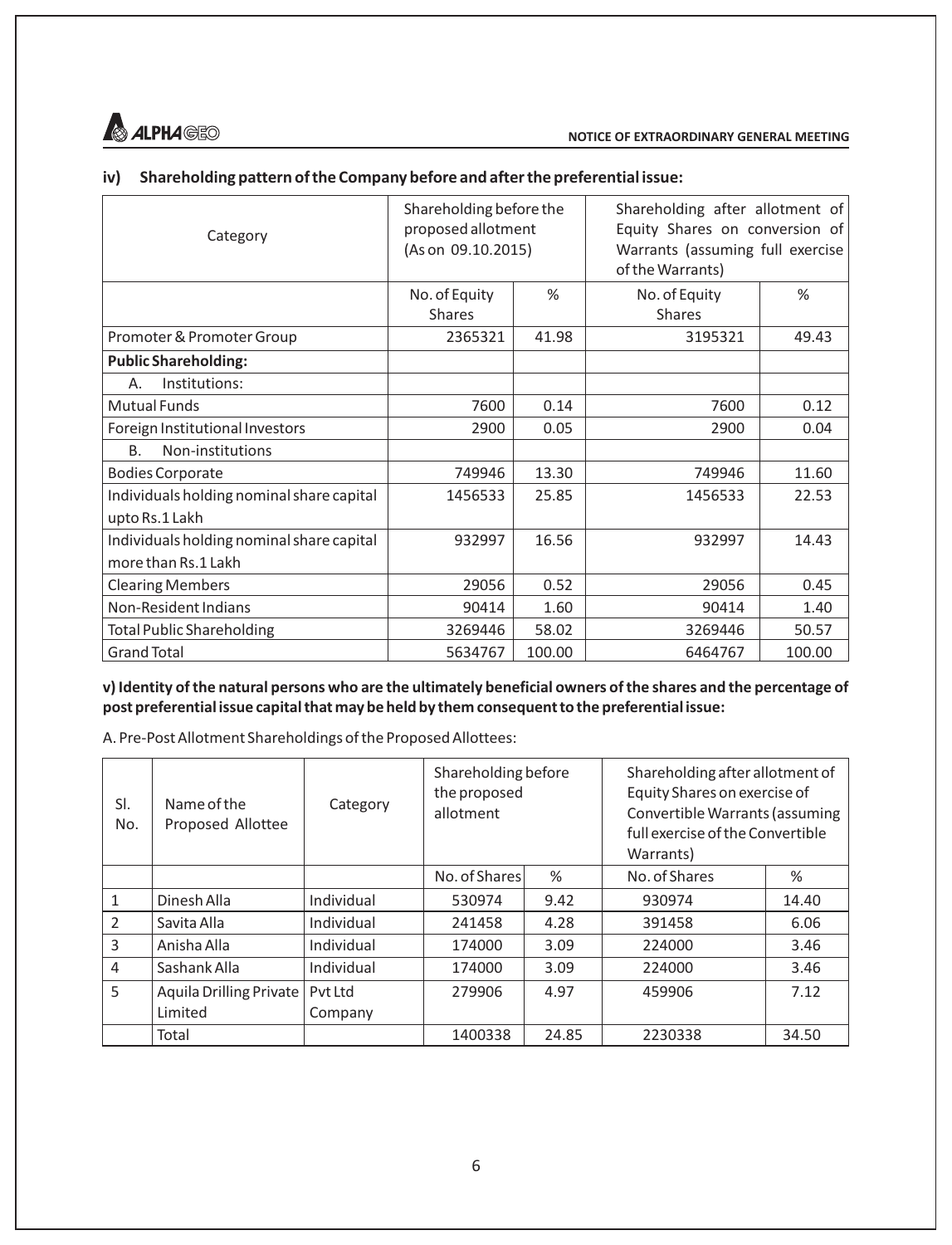

B. Identity of Natural persons who are the ultimate beneficial owners of warrants proposed to be allotted:

| Name of the Proposed Alllottee | Natural persons who are the<br>ultimate beneficial owners | No and percentage of Equity<br>Shares proposed to be allotted<br>after conversion of warrants |
|--------------------------------|-----------------------------------------------------------|-----------------------------------------------------------------------------------------------|
| Aquila Drilling Private Ltd    | Mrs. Savita Alla                                          | 1,80,000 (2.78%)                                                                              |

# **vi) Change in the Composition of the Board of Directors and Control of the Company consequent to the preferential issue:**

There will be no change in the composition of the Board of Directors or in the control of the Company on account of the proposed issue of warrants on preferential basis. However, there will be a corresponding change in the shareholding pattern as well as voting rights consequent to the preferential allotment.

# **vii) Undertakings**

The Company shall re-compute the price of the Equity Shares / Warrants in terms of the SEBI Regulations wherever it is required to do so.

If the amount payable on account of the re-computation of price is not paid within the time stipulated in these regulations, the Equity Shares allotted shall continue to be locked- in till the time such amount is paid by the Allottees.

# **(viii) Lock-in**

The Equity Shares, arising out of exercise of right attached to the Warrants shall be subject to lock-in for a period of 3 years from the date of trading approval, in terms of the SEBI Regulations.

Further, the entire pre-preferential allotment shareholding of the proposed allottee, if any, shall also be under lock-in from the relevant date upto a period of six months from the date of trading approval.

**(ix)** A copy of the Certificate of the Statutory Auditors as per SEBI Regulations shall be placed before the Shareholders at the Meeting.

# **(x) Other terms of Issue of Warrants**

- The Proposed Allottees shall on or before the date of allotment of Warrants, pay an amount equivalent to at least 25% of the Issue Price per Warrant.
- The holder(s) of each Warrant is entitled to apply for and obtain allotment of one equity share against such Warrant at any time after the date of allotment but on or before the expiry of 18 months from the date of allotment, in one or more tranches. Before exercising entitlement, the Warrant holder shall pay the remaining 75% of the Issue price of the warrant.
- If the Warrant Holder shall not exercise his entitlement within the aforesaid period, the entitlement of the Warrant holders to apply for the equity shares of the Company along with the rights attached thereto shall expire and any amount paid on such Warrants shall stand forfeited.
- Upon receipt of the requisite payment as above, the Board (or a Committee thereof) shall allot one equity share against each Warrant by appropriating Rs.10/- per equity share towards equity share capital and the balance amount towards the Securities Premium.
- The Warrant by itself till converted into equity shares, does not give to the holder(s) thereof any rights of the shareholders of the Company.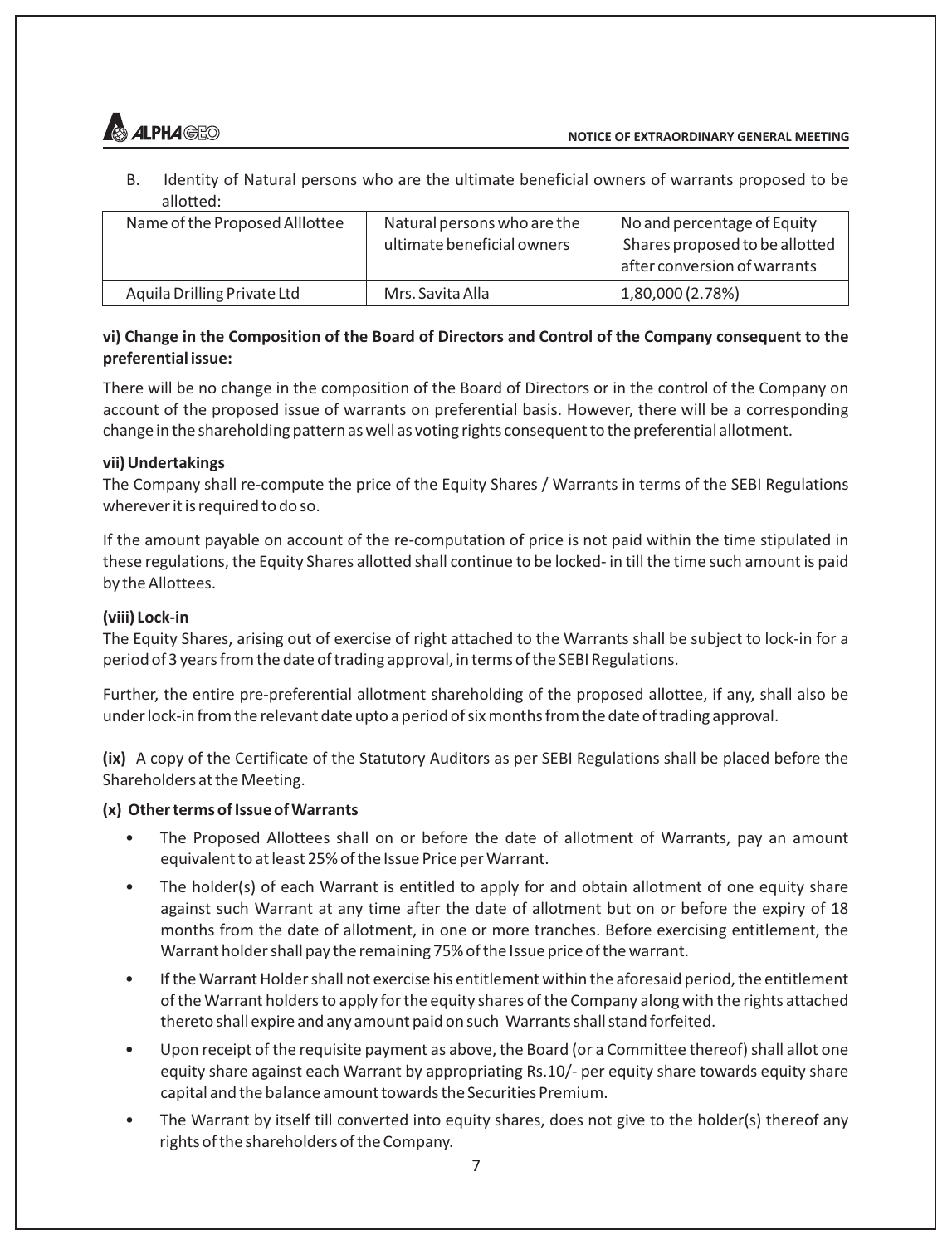

• The equity shares issued as above shall be subject to the provisions of the Memorandum and Articles of Association of the Company and shall rank pari passu in all respects including dividend with the existing fully paid up equity shares of the Company.

In terms of provisions of the Companies Act, 2013, approval of the members is sought under Section 62(1)(c) and other applicable provisions of the Companies Act, 2013 for the offer, issue and allotment of the said Warrants and also Equity shares on exercise of the options by the Warrant holder, as detailed in the resolution. The Board or the Committee thereof, may be authorized to issue the Warrants / Equity Shares, in accordance with the terms of the offer, as detailed in the resolution and to take necessary actions without any limitation for implementation of the resolution.

The Directors viz., Mr. Dinesh Alla, Managing Director, Mrs. Savita Alla, Joint Managing Director and Mr. Rajesh Alla, Director of the Company, being promoters and the respective Allottees related to them and forming part of Promoter Group are deemed to be interested in the above resolution.

The relatives of the aforesaid Directors and proposed Allottees may be deemed to be interested in the resolution to the extent of their shareholding interest if any in the Company. Save and except the above, none of the other Directors/ Key Managerial Personnel of the Company / their relatives is in any way, concerned or interested, financially or otherwise, in the resolution.

The Board recommends the resolution for approval of the Members as SPECIAL RESOLUTION.

By Order of the Board,

| Hyderabad  | Z.P. MARSHALL |
|------------|---------------|
| 13.10.2015 | Chairman      |
|            |               |

# **INSTRUCTIONS FOR REMOTE E-VOTING FORMING PART OF NOTICE CONVENING EXTRAORDINARY GENERAL MEETING (EGM):**

#### **E-voting**

Pursuant to Section 108 of Companies Act, 2013 read with Rule 20 of Companies (Management and Administration) Rules, 2014 and Clause 35B of the Listing Agreement, **ALPHAGEO (INDIA) LIMITED** (the Company) is pleased to provide its shareholders remote e-voting facility to cast their votes electronically on Resolution set forth in the Notice convening Extraordinary General Meeting scheduled to be held on 11th November, 2015 at 11:00 A.M. The remote e-voting facility is being provided by Karvy Computershare Private Limited (KCPL).

# **E-voting Event Number and Timelines for voting:**

The E-voting Event Number and the timelines of E-voting are detailed below:

| E-voting Event Number<br>(EVEN) | Commencement of Remote<br>E-Voting  | End of Remote E-Voting              |  |
|---------------------------------|-------------------------------------|-------------------------------------|--|
| 2171                            | 7th November, 2015<br>at 11.00 A.M. | 10th November, 2015<br>at 5.00 P.M. |  |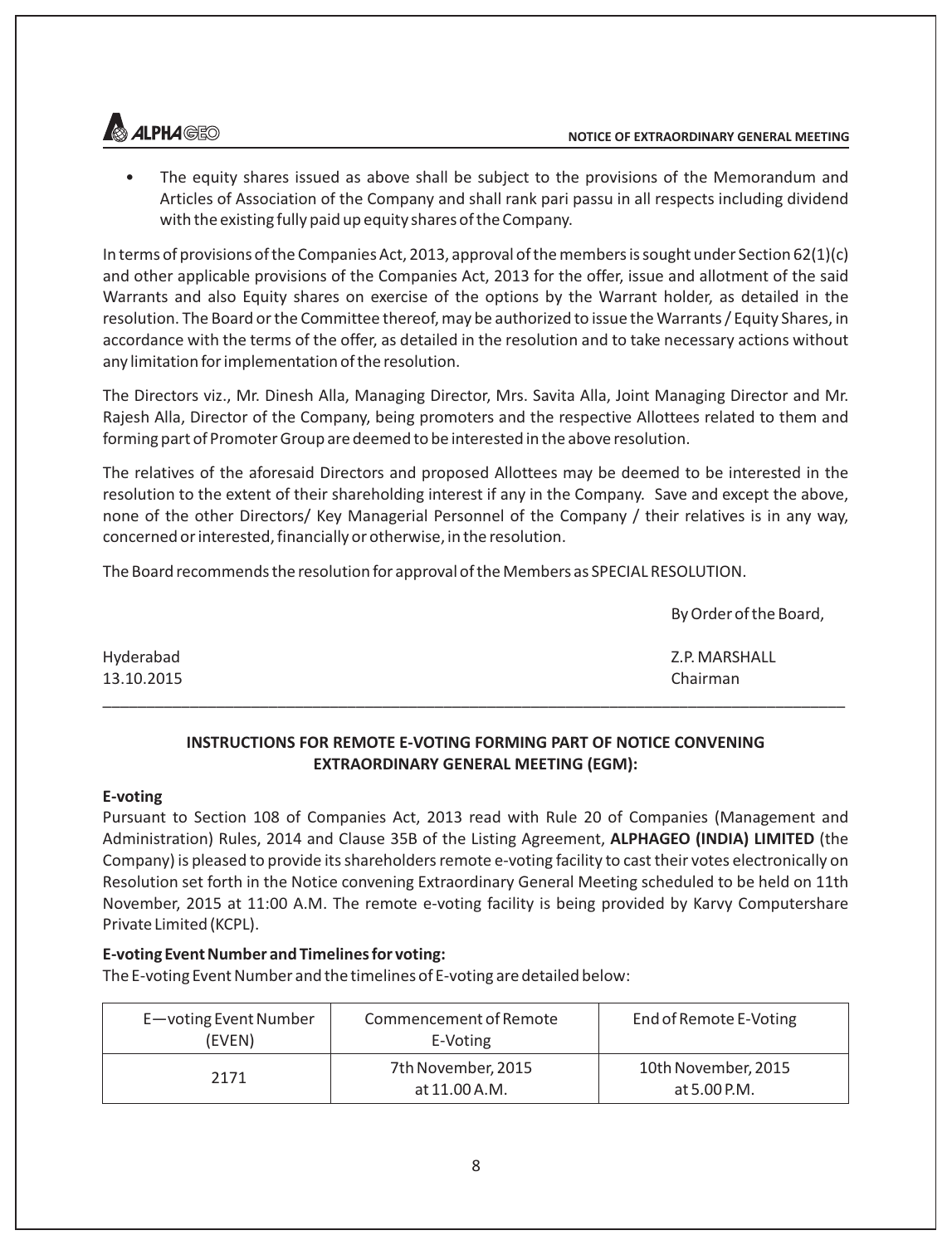

#### **General Information:**

- 1. Shareholders of the Company holding shares either in physical form or in dematerialised form, as on the cutoff date, may cast their vote electronically. The voting rights of the shareholders shall be ONE VOTE PER EQUITY SHARE registered in the name of the shareholder / beneficial owner **as on the cut-off date i.e, 4th November, 2015.**
- 2. Every shareholder requires User ID and Password for casting their votes electronically. In case of physical folio, User ID will be EVEN number followed by folio number. In case of Demat account, User ID will be your DP ID and Client ID.
- 3. For Shareholders receiving Notice of EGM in physical form, the initial password will be intimated along with the Notice of EGM and for Shareholders receiving Notice of EGM electronically, password will be provided in the email forwarding the electronic notice.
- 4. Any person who becomes a member of the Company after the dispatch of the Notice of the EGM and holds shares as on the cutoff date may obtain User ID and Password by contacting Karvy Computershare Private Ltd.
- 5. During Remote E-voting period, Shareholder of the Company holding their shares either in physical form or in dematerialised form, as on the cutoff date, may cast their votes electronically. The E-voting module shall be disabled by Karvy for voting thereafter. Once the vote on a resolution is casted by the shareholders, the shareholders shall not be allowed to change it subsequently.
- 6. Shareholders who have not casted their votes electronically, may only cast their vote at the Extraordinary General Meeting.
- 7. M/s. D. Hanumanta Raju & Co., Practising Company Secretaries, Hyderabad will act as Scrutinizer for scrutinizing the E-voting process in a fair manner.
- 8. The scrutinizer shall, immediately after the conclusion of voting at the EGM, first counts the votes cast at the meeting, thereafter unlock the votes cast through remote e-voting in the presence of at least two witnesses, not in employment of the company and make a Consolidated Scrutinizer's Report of the votes cast in favour or against, if any of each of the resolutions set forth in the Notice of the Extraordinary General Meeting, not later than 48 hours of conclusion of the meeting, to the Chairman of the Meeting or a person authorised by him in writing who shall countersign the same.
- 9. Resolution shall be deemed to the passed on the date of EGM subject to receipt of requisite number of votes in favour of Resolution.
- 10. The results of voting along with the scrutinizers' report shall be placed on the website of the Company www.alphageoindia.com and on Karvy's website https://evoting.karvy.com and shall be intimated to the stock exchanges immediately after declaration of results by the Chairman or by a person authorised by him.

#### **Instructions and Steps for E-Voting:**

Shareholders are requested to read the instructions/steps detailed below before exercising/casting their vote:

- i. Launch internet browser by typing the URL: https://evoting.karvy.com.
- ii. Enter the login credentials (i.e. User ID and password). However, if you are already registered with Karvy for e-voting, you can use your existing User ID and password for casting your vote.
- iii. After entering these details appropriately, click on "LOGIN".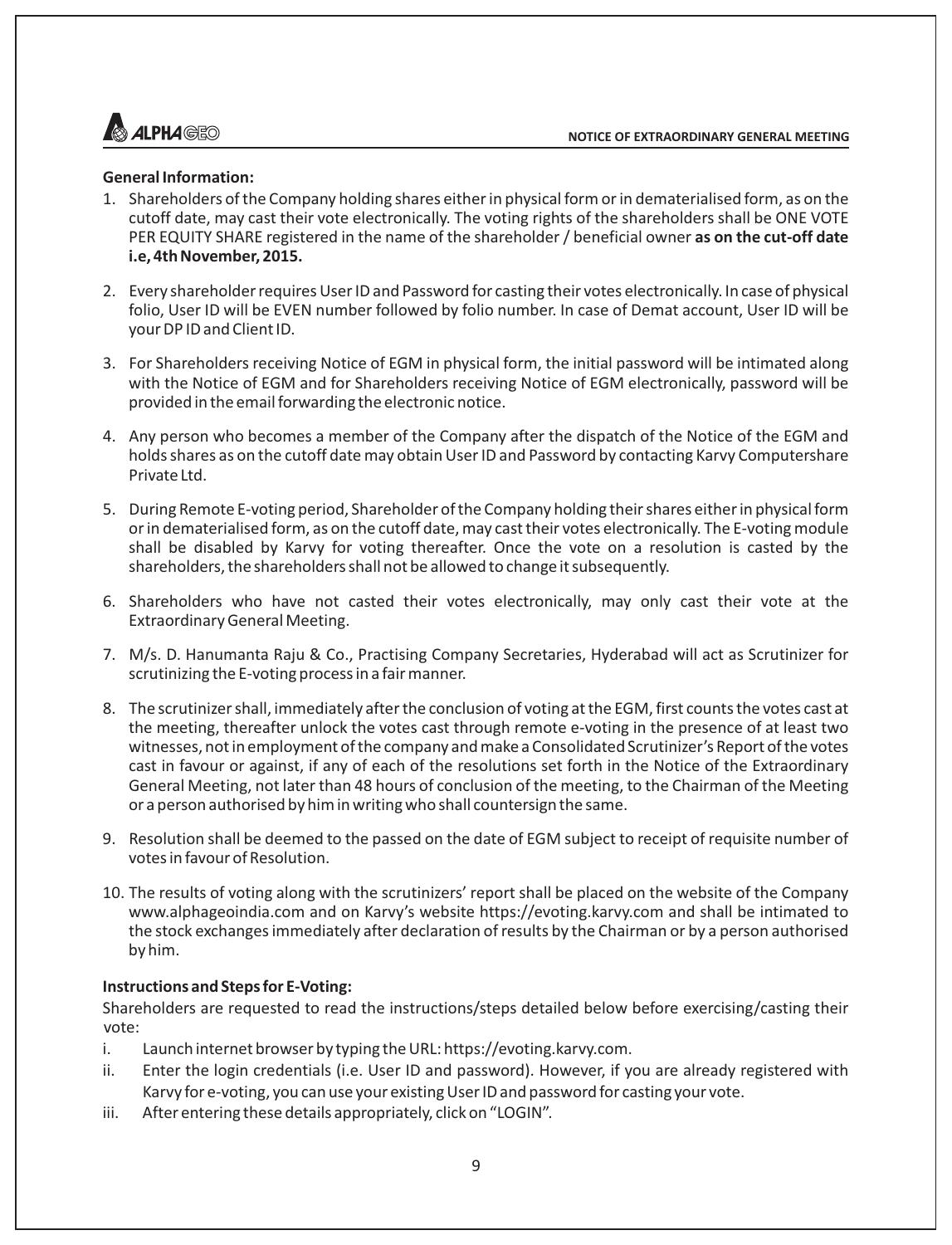# **ALPHAGEO**

- iv. You will now reach password change Menu wherein you are required to mandatorily change your password. The new password shall comprise of minimum 8 characters with at least one upper case (A-Z), one lower case (a-z), one numeric value (0-9) and a special character ( $@, #, \$$ , etc.,). The system will prompt you to change your password and update your contact details like mobile number, email ID etc. on first login. You may also enter a secret question and answer of your choice to retrieve your password in case you forget it. It is strongly recommended that you do not share your password with any other person and that you take utmost care to keep your password confidential.
- v. You need to login again with the new credentials.
- vi. On successful login, the system will prompt you to select the E- Voting "EVEN" i.e., Alphageo (India) Limited.
- vii. On the voting page, enter the number of shares (which represents the number of votes) as on the Cutoff Date under "FOR / AGAINST" or alternatively, you may partially enter any number in "FOR" and partially "AGAINST" but the total number in "FOR / AGAINST" taken together not exceeding your total shareholding as mentioned herein above. You may also choose the option ABSTAIN. If the shareholder does not indicate either "FOR" or "AGAINST" it will be treated as "ABSTAIN" and the shares held will not be counted under either head.
- viii. Shareholders holding multiple folios / Demat accounts shall choose the voting process separately for each folio / Demat accounts.
- ix. Voting has to be done for each item of the notice separately. In case you do not desire to cast your vote on any specific item it will be treated as abstained.
- x. You may then cast your vote by selecting an appropriate option and click on "Submit". A confirmation box will be displayed. Click "OK" to confirm else "CANCEL" to modify. Once you have voted on the resolution, you will not be allowed to modify your vote. During the voting period, Members can login any number of times till they have voted on all the Resolution(s).
- xi. Corporate / Institutional Members (i.e. other than Individuals, HUF, NRI etc.,) are also required to send scanned certified true copy (PDF Format) of the Board Resolution / Authority Letter etc., together with attested specimen signature(s) of the duly authorised representative(s), to the Scrutinizer at email ID: dhr300@gmail.com with a copy marked to evoting@karvy.com. The scanned image of the above mentioned documents should be in the naming format "Alphageo (India) Limited\_ Extraordinary General Meeting".
- xii. Once the vote on a resolution is cast by a Member, the Member shall not be allowed to change it subsequently. Further, the Members who have cast their vote electronically shall not be allowed to vote again at the Meeting.
- xiii. In case of any queries, you may refer Help & Frequently Asked Question (FAQs) section of https://evoting.karvy.com (Karvy Website) or call KCPL on 040-67161606 & Toll Free No.1800 3454 001.

By Order of the Board

Hyderabad Z.P. MARSHALL

13.10.2015 Chairman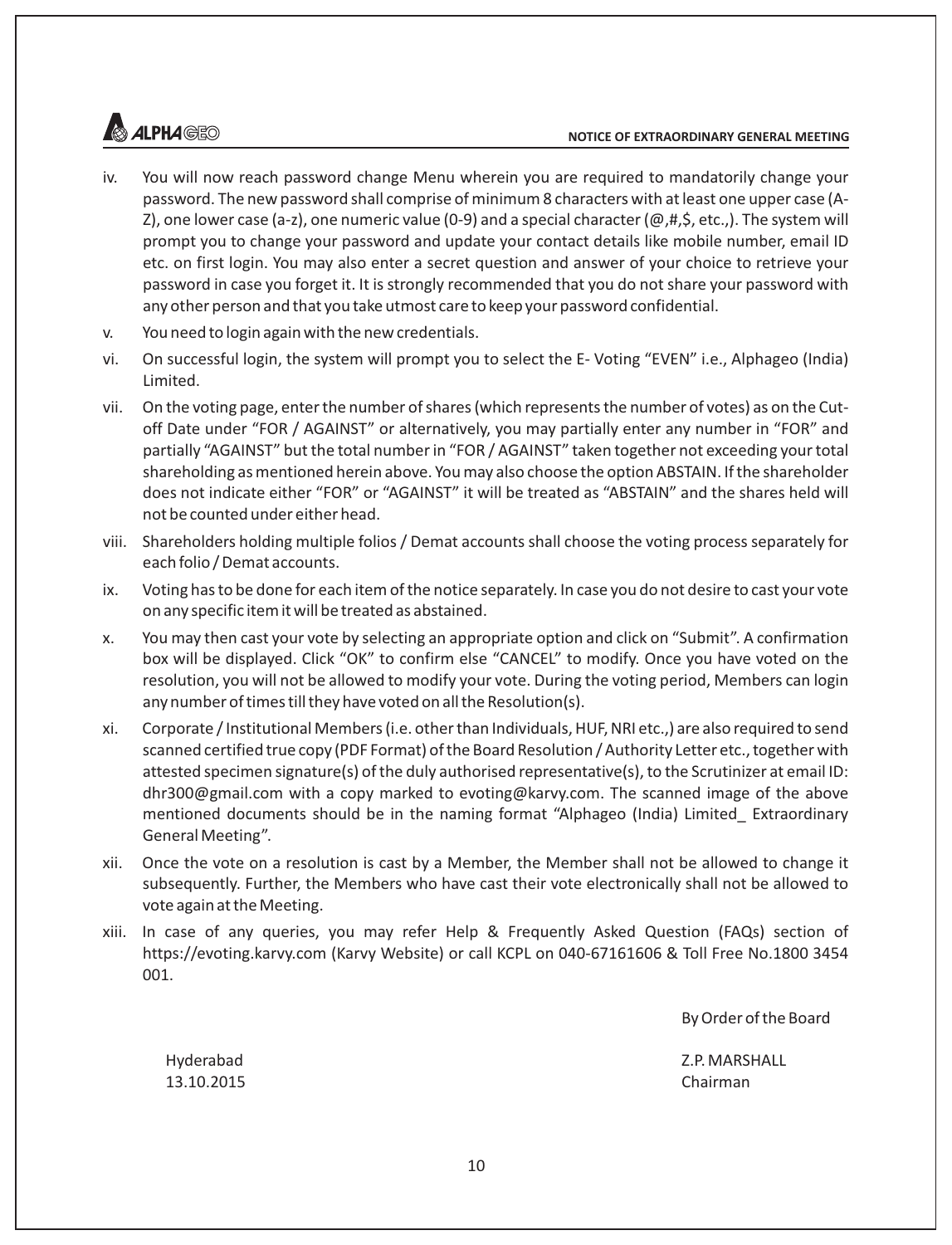

CIN: L74210TG1987PLC007580 Regd Office: 802, Babukhan Estate, Basheerbagh, Hyderabad – 500001, India Corp Office: 6-3-250/2, Road No.1, Banjara Hills, Hyderabad – 500034 Tel: 040-23320502/503 Fax: -040-23302238 Email: info@alphageoindia.com; Website: www.alphageoindia.com

# **Share Transfer Agent: Karvy Computershare Private Limited, Karvy Selenium, Tower B, Plot 31-32, Gachibowli, Financial District, Nanakramguda, Serilingampally, Hyderabad-500032**

#### **ATTENDANCE SLIP**

| Regd. Folio. No.          |  | $*$ DP ID:  |  |
|---------------------------|--|-------------|--|
| No. of Equity Shares held |  | *Client ID: |  |

| Name of Shareholder |  |
|---------------------|--|
| Name of Proxy       |  |

I/We hereby record my/our presence at the Extraordinary General Meeting of the Alphageo (India) Limited, held on **Wednesday, 11th November, 2015** at 11.00 AM at "Sundarayya Vignana Kendram, 1-8-1/B/25 A, Baghlingampally, Hyderabad – 500 044.

# **SIGNATURE OF THE MEMBER OR THE PROXY ATTENDING THE MEETING**

\_\_\_\_\_\_\_\_\_\_\_\_\_\_\_\_\_\_\_\_\_\_\_\_\_\_ \_\_\_\_\_\_\_\_\_\_\_\_\_\_\_\_\_\_\_\_\_\_\_\_\_\_

If Member, Please sign here **If Proxy, Please sign here** If Proxy, Please sign here

Notes: This form should be signed and handed over at the Meeting Venue. \*Applicable for investors holding shares in electronic form.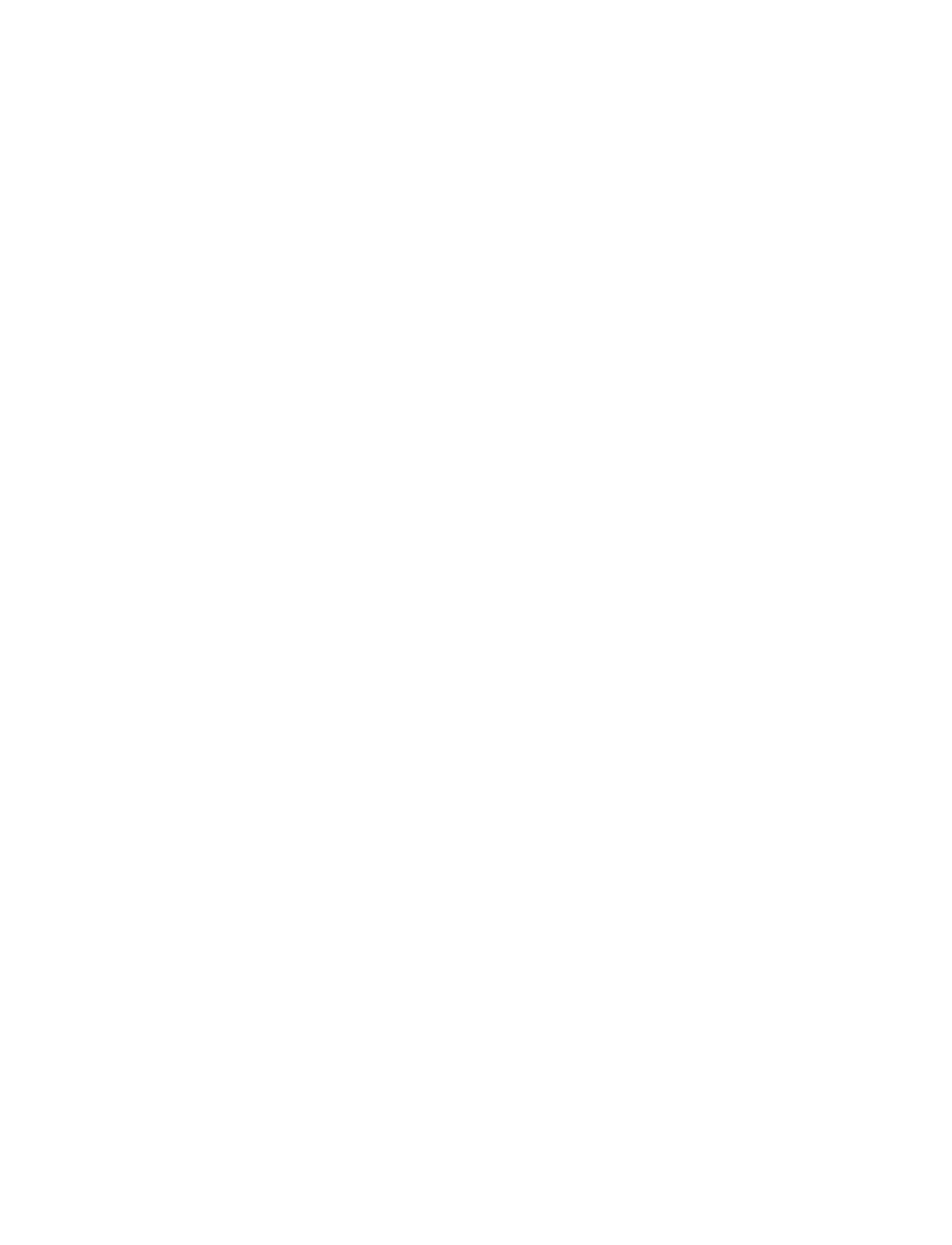

CIN: L74210TG1987PLC007580 Regd Office: 802, Babukhan Estate, Basheerbagh, Hyderabad – 500001, India Corp Office: 6-3-250/2, Road No.1, Banjara Hills, Hyderabad – 500034

Tel: 040-23320502/503 Fax: -040-23302238 Email: info@alphageoindia.com ; Website: www.alphageoindia.com

EXTRAORDINARY GENERAL MEETING- WEDNESDAY 11TH NOVEMBER, 2015

# **PROXY FORM**

Pursuant to Section 105(6) of the Companies Act, 2013 and rule 19(3) of the Companies (Management and Administration) Rules, 2014

| hereby appoint: |  |
|-----------------|--|
|                 |  |
|                 |  |
|                 |  |
|                 |  |
|                 |  |
|                 |  |
|                 |  |
|                 |  |
|                 |  |

as my/our proxy to attend and vote (on a poll) for me/us and on my/our behalf at the Extra-ordinary General Meeting of the Company, scheduled to be held on Wednesday 11th November 2015 at 11.00 A.M. at "Sundarayya Vignana Kendram, 1-8-1/B/25 A, Baghlingampally, Hyderabad-500 044 and at any adjournment thereof in respect of such resolution as is indicated below: